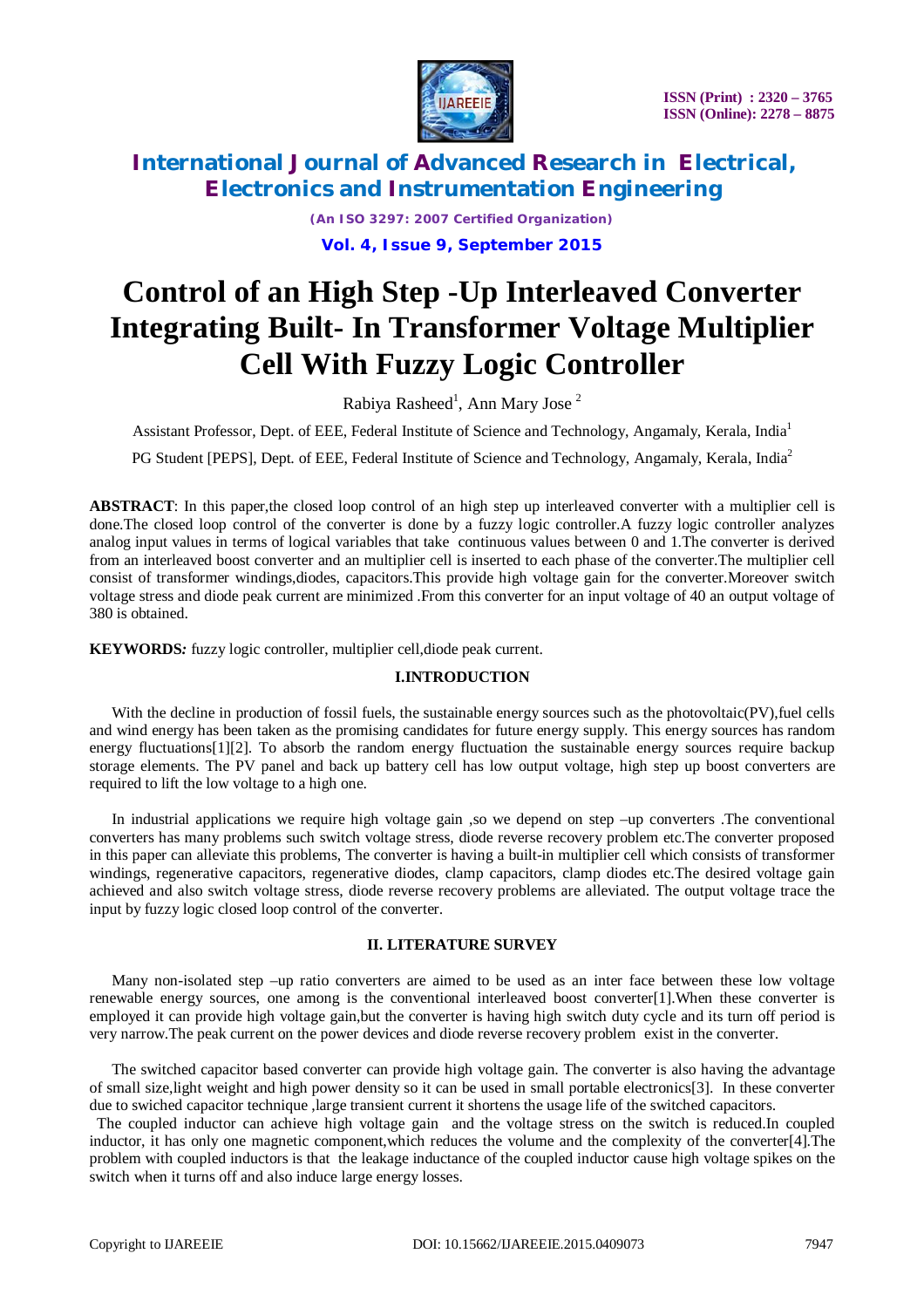

*(An ISO 3297: 2007 Certified Organization)*

### **Vol. 4, Issue 9, September 2015**

When compared with non-isolated converters for isolated converters it is easy to achieve high voltage gain. It is done by selecting the transformer turns ratio properly, high voltage conversion ratio can be obtained by optimal duty cycle.The switch duty cycle and the transformer turns ratio are controlled to lift the voltage ratio. In this paper an builtin transformer multiplier cell is inco-operated in an interleaved boost converter to obtain high voltage gain.The main advantage of this converter switch voltage stress reduction,switch turn-off voltage spikes suppression and diode reverse recovery problem alleviation.

This paper shows the operational analysis and simulation results of the proposed converter.In section II structure and operational principle of the converter is explained.In section III fuzzy logic control of the converter is explained.In section IV simulation results obtained by doing fuzzy controller is presented and the conclusion is presented in sectionV.

#### **III.STRUCTURE AND OPERATIONAL PRINCIPLE**

The proposed high step-up converter with built-in transformer voltage multiplier cell ,consists of two power MOSFETs, S<sub>1</sub> and S<sub>2</sub>, input filter inductors L<sub>1</sub> and L<sub>2</sub>. The output diode D<sub>01</sub> and D<sub>02</sub>, C<sub>0</sub> the output capacitor. The converter consists of an built –in transformer with three windings,n1 turns is the primary winding,n2 turns is the secondary winding and tertiary winding.The converter consisting of a multiplier cell is made of transformer winding with n2 turns,clamp diodes  $D_{c1}$ , regenerative diodes  $D_{r2}$ , clamp capacitor  $C_{c1}$ , multiplier capacitor  $C_{m1}$ .  $L_{Lk}$  the leakage inductance on the primary winding of the built in transformer.  $V_{in}$  is the input voltage and  $V_{out}$  is the output voltage



### Fig. 1 Proposed converter





Fig. 2 Mode 1 operation of proposed converter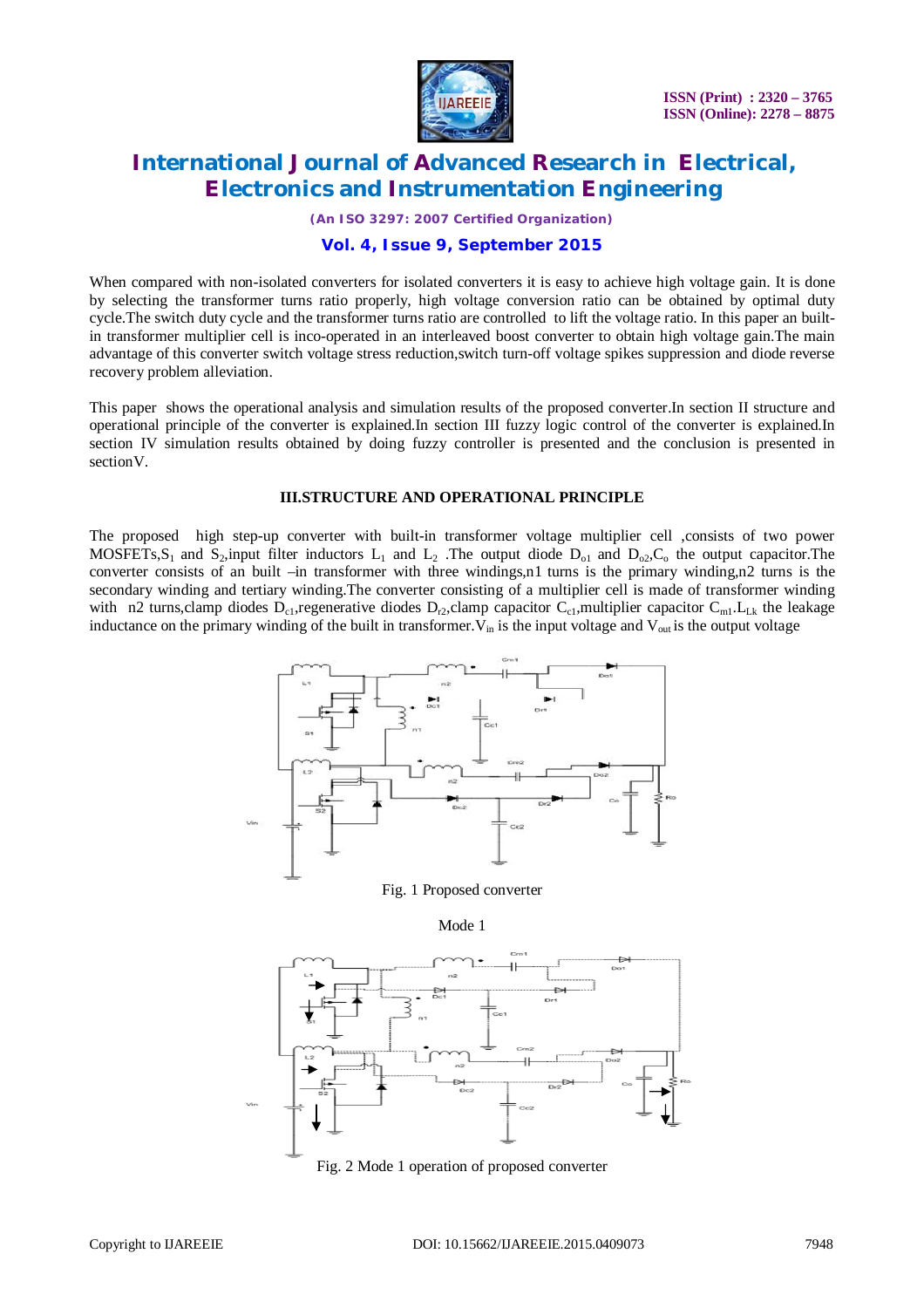

*(An ISO 3297: 2007 Certified Organization)*

## **Vol. 4, Issue 9, September 2015**

In this mode switches  $S_1$  and  $S_2$  are conducting. The clamp diodes  $D_{c1}$ ,  $D_{c2}$ , regenerative diodes  $D_{r1}$ ,  $D_{r2}$ , the output diodes  $D_{0,1}, D_{0,2}$  are reverse biased. The input inductors  $L_1$  and  $L_2$  are charged to input voltage , V<sub>in</sub>.



Fig. 3 Mode 2 operation of proposed converter

In mode two, switch  $S_2$  is turned off, parasitic capacitor of switch  $S_2$  is charged.





In this mode drain source voltage across the switch  $V_{ds}$  is increased to voltage value that make the clamp diode  $D_{c2}$  to be forward biased. The clamp diode  $D_{c2}$  conducts and the clamp capacitor  $C_{c2}$  is charged by the input inductor  $L_2$ . In this mode the switch  $S_2$  is turned off and the drain source voltage of the switch charges the clamp capacitor  $C_{c2}$ .



Fig. 5 Mode 4 operation of proposed converter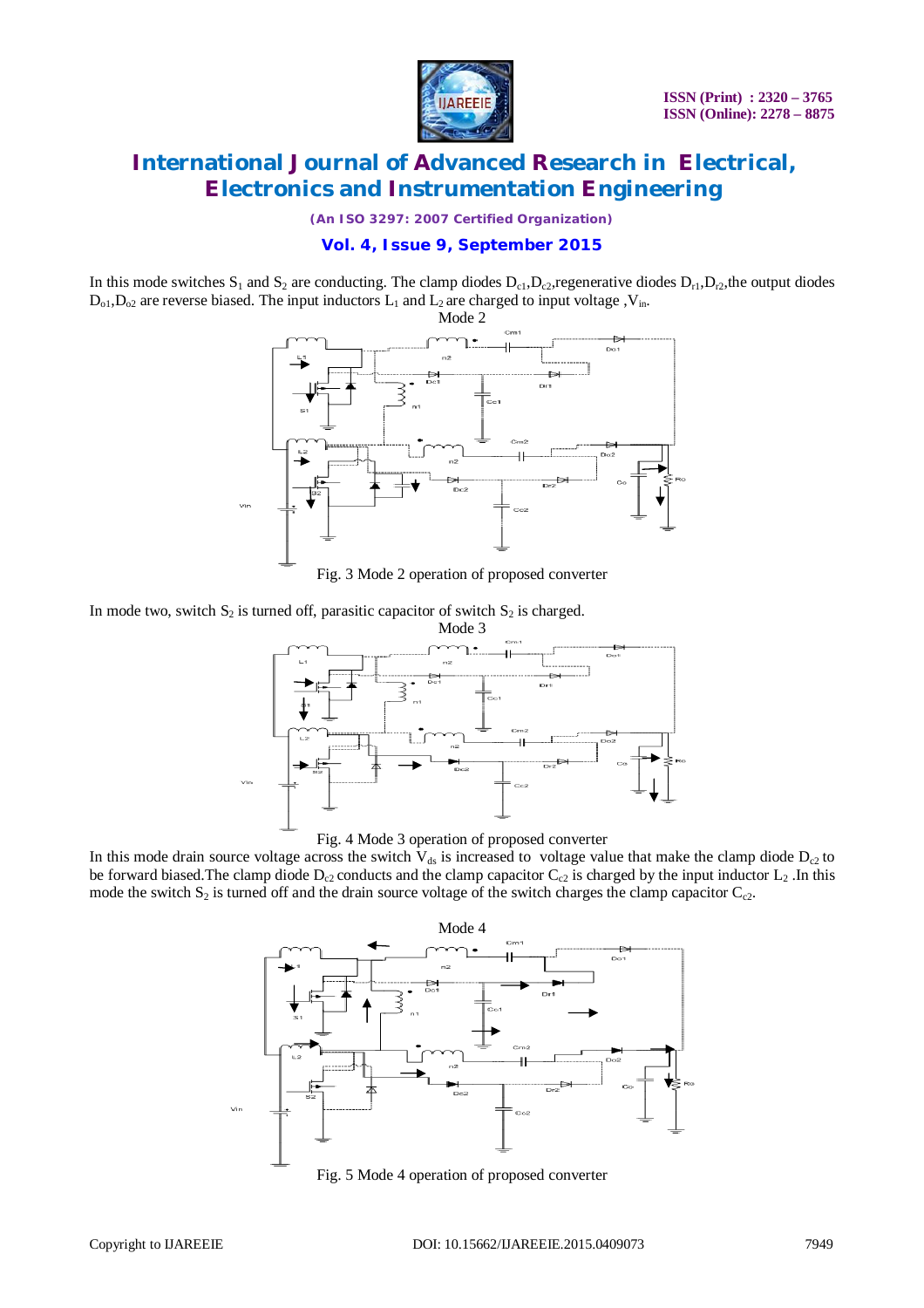

*(An ISO 3297: 2007 Certified Organization)*

## **Vol. 4, Issue 9, September 2015**

In this mode of operation the voltage of the output diodes Do2 falls to zero and it starts conducting. The current through output diode Do2 increases ,thus the current through clamp capacitor Cc2 decreases.In this mode the muyltiplier capacitors Cm1,Cm2 and the second,third windings of the built in transformer act as voltage sources.The regenerative diode Dr1 strats conducting.The stored energy in in clamp capacitor Cc1is made to charge the multiplier capacitor Cm1 through regenerative diode,switch S1 and second winding of built in transformer.The current flowing through clamp capacitor and multiplier capacitor  $C_{c1}$  and  $C_{m1}$  is controlled by the leakage inductance  $L_{Lk}$ .



Fig. 6 Mode 5 operation of proposed converter

In this mode the current through clamp capacitor  $C_{c2}$  decreases to zero. The clamp diode  $D_{c2}$  is turned off naturally in this mode. There is no reverse recovery problem for the clamp diode. The stored energy in multipler capacitor  $C_{m2}$  is transfered to the load.



Fig. 7 Mode 6 operation of proposed converter

In this mode, switch  $S_2$  is turned on, because of the effect of leakage inductance  $L_{1,k}, S_2$  is turned on. The current falling of the output diode  $D_{02}$  is controlled by leakage inductance  $L_{Lk}$ , which removes the problem of diode reverse recovery problem of output diode. This mode ends when the output diode  $D_{02}$  is turned off.

### **IV. FUZZY LOGIC CONTROL OF THE CONVERTER**

The input stage of the fuzzy logic controller senses the input and select the membership functions and truth values. In the processing stage the rules are evaluated and results are generated. The output stage converts the fuzzy value to the crisp value and the output is given.In this converter Mamdani fuzzy logic controller is used.The input to a fuzzy logic controller should be a fuzzy value ,so the crisp value at input is converted to fuzzy value.Then after completing process,the fuzzy value is to be converted to crisp value by defuzzification techniques. Here we are using centroid method as the defuzzification technique.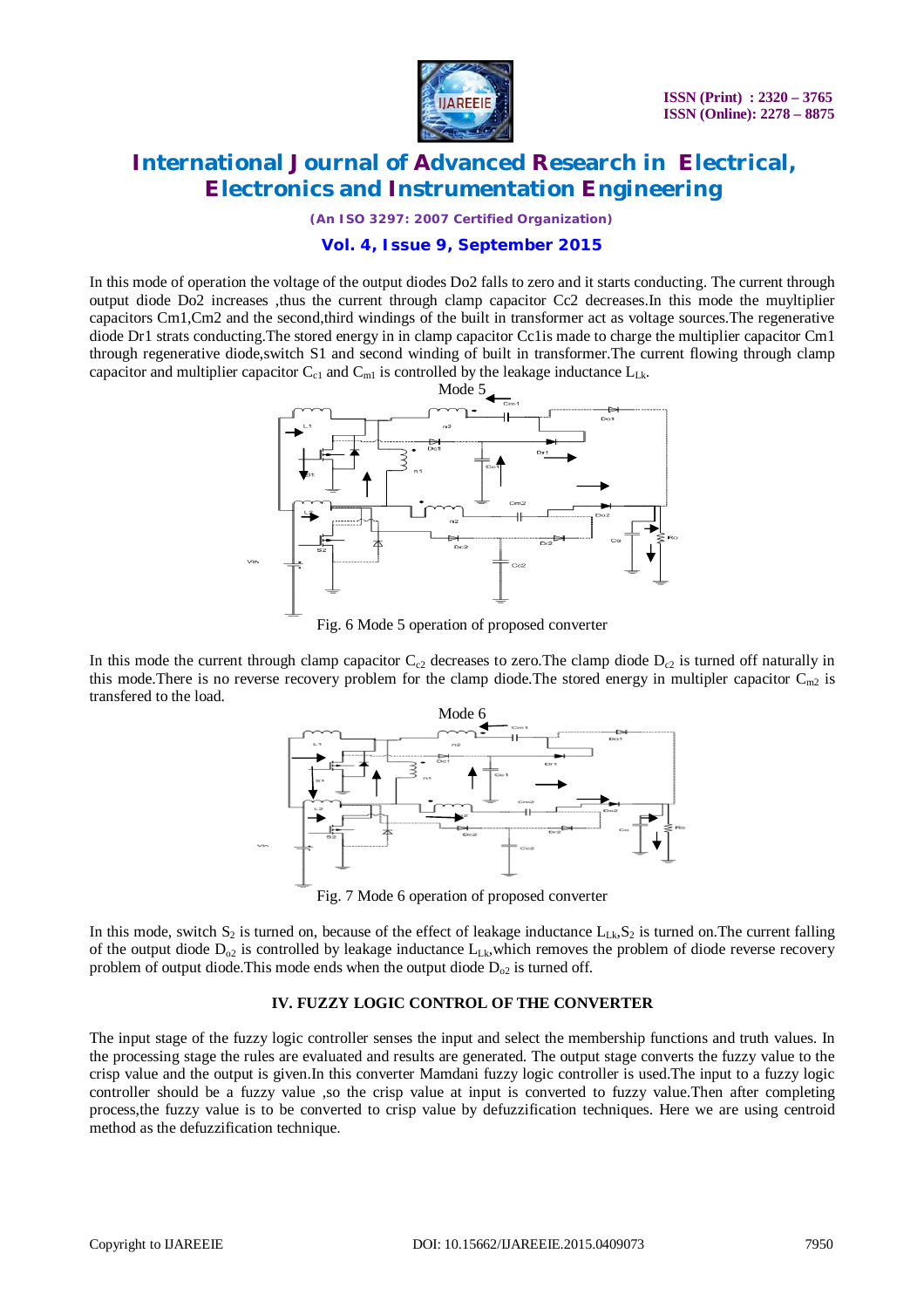

*(An ISO 3297: 2007 Certified Organization)*

**Vol. 4, Issue 9, September 2015**



Fig . 8 Block diagram of a Fuzzy Logic Controller

The error between input and output is reduced by the closed loop control .Here the fuzzy logic controller employ five rules.If error is negative output decreases.If error is zero and error change negative output decreases.If error is zero and error change is zero output ,no change.If error is zero and error change is positive output increases.If error is positive ,output increases.So the output follows the input and it changes only when input or load is been changed



Fig. 9 Simulation diagram of the modified converter

### **V SIMULATION RESULT**

The simulation result with the fuzzy logic controller is shown .For an input of 40V an output of 380V is obtained. For a switching frequency 100kHz,clamp capacitors of 4.7µF,multiplier capacitors 4.7µF,output capacitors 470µF,input inductors of 50µF,turns ratio of 14:14.

.